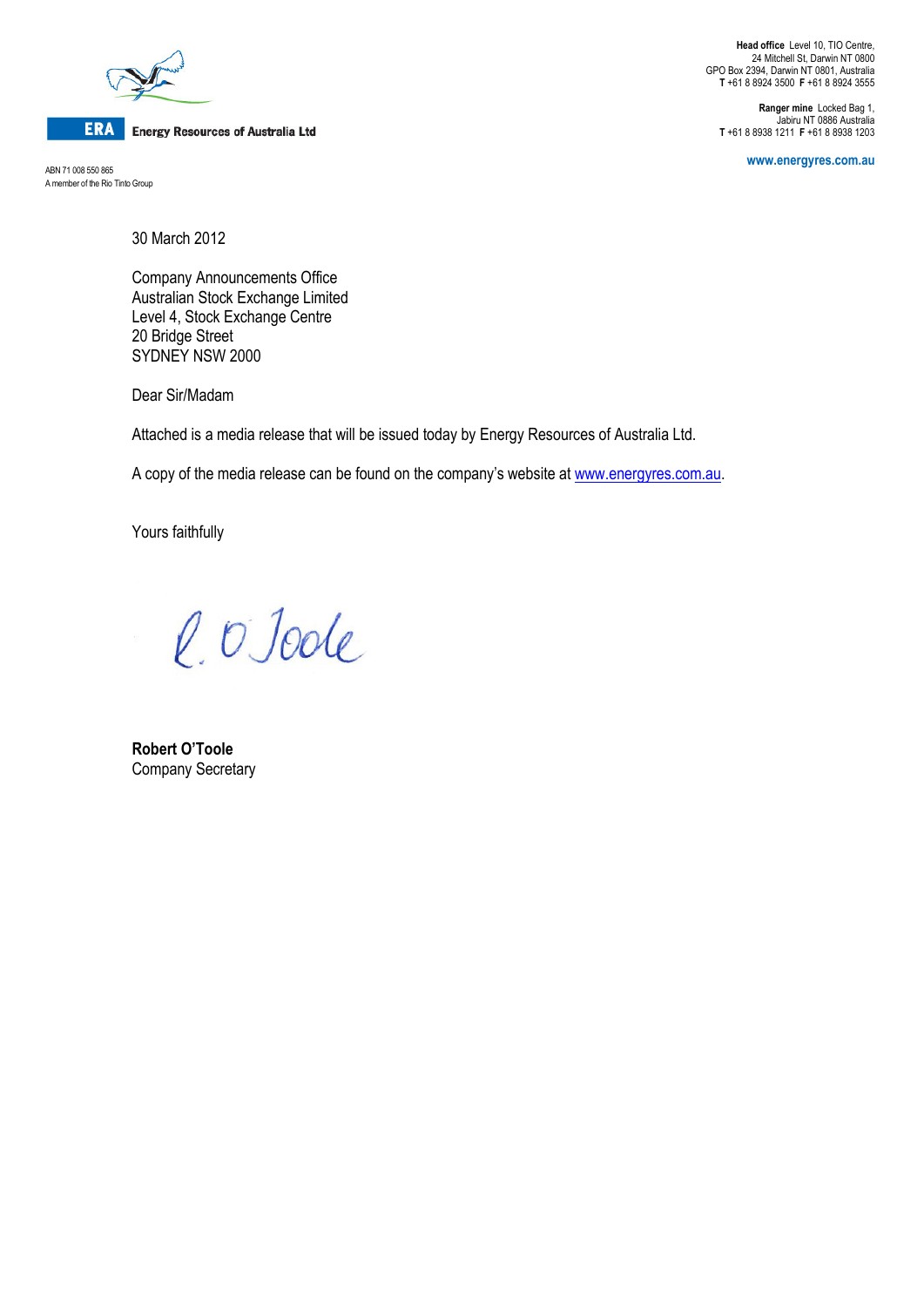Head office Level 10, TIO Centre, 24 Mitchell St, Darwin NT 0800 GPO Box 2394, Darwin NT 0801, Australia T +61 8 8924 3500 F +61 8 8924 3555

Ranger mine Locked Bag 1 Jabiru NT 0886 Australia T +61 8 8938 1211 F +61 8 8938 1203

www.energyres.com.au



**ERA Energy Resources of Australia Ltd** 

**Friday 30 March 2012**

## **ERA awards major contract to build Ranger 3 Deeps exploration decline**

Energy Resources of Australia Ltd (**ERA**) has awarded the contract for the construction of the boxcut and decline for the Ranger 3 Deeps Exploration Decline Project to Macmahon Holdings Ltd (**Macmahon**).

ERA will invest a total of \$120 million in the Ranger 3 Deeps Exploration Decline Project to conduct close spaced underground exploration drilling and to explore areas adjacent to the Ranger 3 Deeps resource. Work on the construction of the box cut and exploration decline is scheduled to commence in May 2012.

Macmahon has well established operations in the Northern Territory and its underground and civil construction businesses will collectively deliver the exploration decline. This furthers Macmahon's long history of delivering key infrastructure projects in the Northern Territory and across Australia, for both the resources and public sector.

ERA's Chief Executive Rob Atkinson said the Ranger 3 Deeps exploration decline project formed a very important component of the business' future plans.

"This is a significant step in the process of determining the viability of an underground mine on the Ranger Project Area," Mr Atkinson said.

"With mining operations in Pit 3 nearing completion, we have increased our focus on potential exploration opportunities on the Ranger Project Area.

"In addition to investing in the Ranger 3 Deeps Exploration Decline Project, we have also invested in a three year drilling programme at a cost of \$40 million to define and determine other resources at Ranger.

"This is an exciting time for ERA as we continue significant investment in our water management strategy and infrastructure, and continue to work with the Gundjeihmi Aboriginal Corporation (GAC) representing the Mirarr Traditional Owners to develop a strong future for Jabiru and the region."

The discovery of the Ranger 3 Deeps resource was announced by ERA in 2009. Located on the Ranger Project Area, it contains an estimated resource of 34,000 tonnes of uranium oxide, and represents one of the most significant recent uranium discoveries in the world.

Macmahon will excavate a box cut and install a portal access tunnel. From that point work will start to construct the 2.2km decline, which is a tunnel cut into surrounding rock, to a depth of 400-500 metres. The decline will be used to undertake a close spaced exploration drilling program to further define the Ranger 3 Deeps ore body.

The results of the exploration drilling will be used in the further studies into the potential development of an underground mine. ERA has allocated an additional \$55 million for these studies.

ERA will continue discussions with the Mirarr, represented by the GAC, as well as the Commonwealth and Northern Territory governments, in relation to this project and the outcomes of further studies.